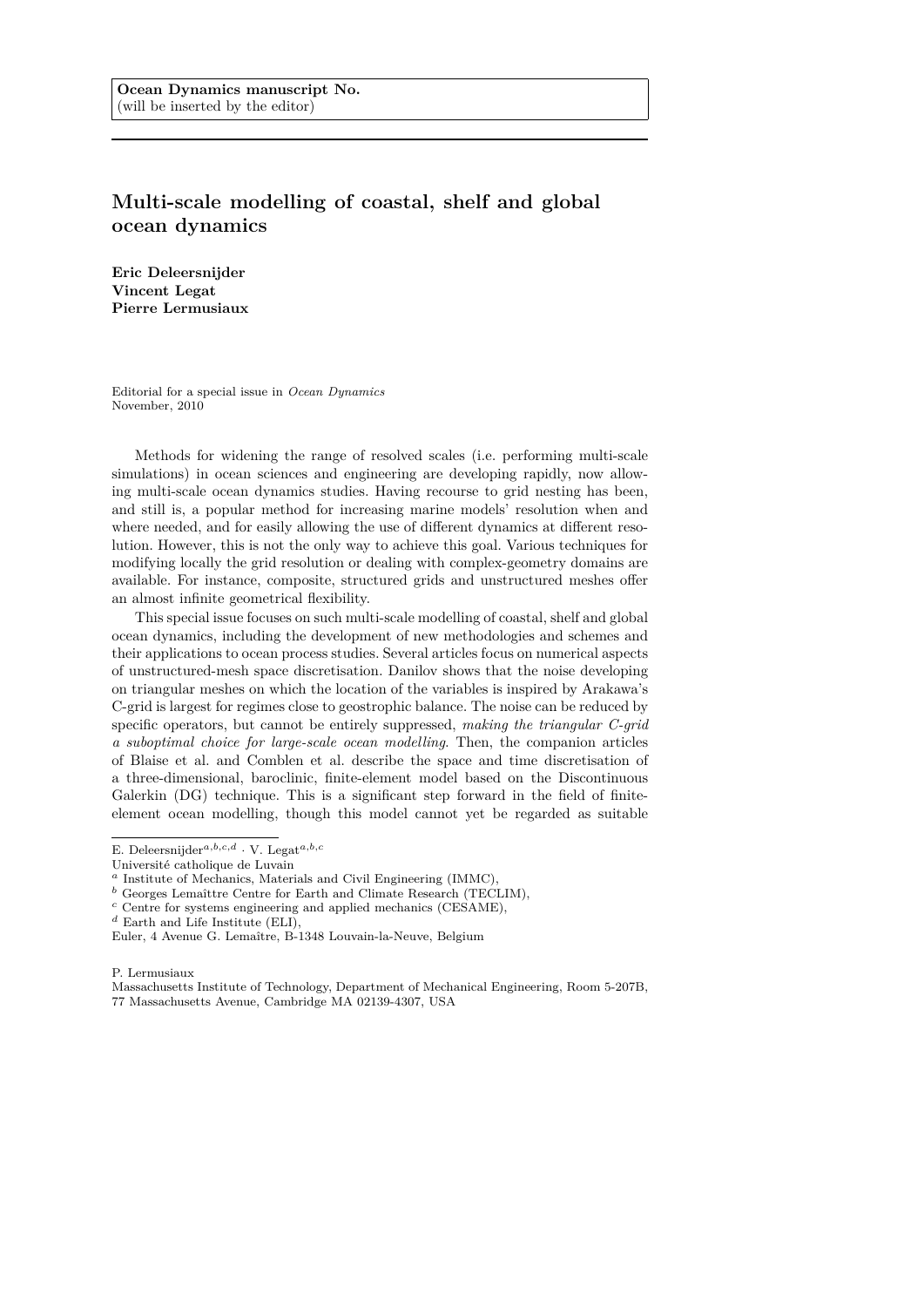for tackling realistic applications. Ueckermann and Lermusiaux also consider DG finite element techniques, focusing on biological-physical dynamics in regions with complex bathymetric features. They compare low- to high-order discretisations, both in time and space, for regimes in which biology dominates, advection dominates, or terms are balanced. They find that higher order schemes on relatively coarse grids generally perform better than low-order schemes on fine grids. Kleptsova et al. assess various advection schemes for z-coordinate, three-dimensional models in which flooding and drying is taken into account. In this study, the ability to conserve momentum is regarded as the main criterion for selecting a suitable method. On the other hand, Ma*β*mann assesses automatic differentiation for obtaining the adjoint of an unstructured-mesh, tidal model of the European Continental Shelf.

Two articles deal with grid nesting. Nash and Hartnett introduce a flooding and drying method that can be used in structured, nested-grid systems. This can be regarded as an alternative to flooding and drying techniques that are being developed for unstructured-mesh models (e.g. Kärnä et al. 2010). Then, Haley and Lermusiaux derive conservative time-dependent structured finite-volume discretisations and implicit two-way embedded schemes for primitive-equations with the intent to resolve tidal-to-mesoscale processes over large multiresolution telescoping domains with complex geometries including shallow seas with strong tides, steep shelfbreaks, and deep ocean interactions. The authors present realistic simulations with data assimilation in three regions with diverse dynamics and show that their developments enhance the predictive capability, leading to better match with ocean data.

Various multi-scale, realistic simulations are presented. Using a finite-element ice model and a slab ocean as in Lietaer et al (2008), Terwisscha van Scheltinga et al. model the Canadian Arctic Archipelago, focusing on the pathways for freshwater and sea-ice transport from the Arctic Ocean to the Labrador Sea and the Atlantic Ocean. The unstructured mesh can represent the complex geometry and narrow straits at high resolution, and allows improving transports of water masses and sea ice. Walters et al. have recourse to an unstructured mesh model to study tides and current in Greater Cook Strait (New Zealand). They identify the mechanisms causing residual currents. By means of the unstructured-mesh Finite Volume Coastal Ocean Model (FVCOM), Wang et al. study the hydrodynamics of the Bohai Sea. Xu et al. simulate coastal and urban inundation due to storm surges along U.S. East and Gulf Coasts. A sensitivity analysis reveals the importance of precise topographic data and the need for a bottom drag coefficient accounting for the presence of mangroves. Finally, Yang and Khangaonkar resort to FVCOM to simulate the three-dimensional circulation of Puget Sound, a large complex estuary system in the Pacific Northwest coastal ocean, including variable forcing from tides, the atmosphere, and river inflows. Comparisons of model estimates with measurements for tidal elevation, velocity, temperature, and salinity are deemed to be promising, from larger-scale circulation features to nearshore tide flats.

This special issue suggests that numerical techniques for multi-scale space discretisation are progressively becoming mature. One direction for future progress lies in the improvement of time discretisation methods for the new generation models, so that they can successfully compete with finite-difference, structured-mesh models based on (almost) constant resolution grids that have been developed and used over the past 40 years (e.g. Griffies et al. 2009).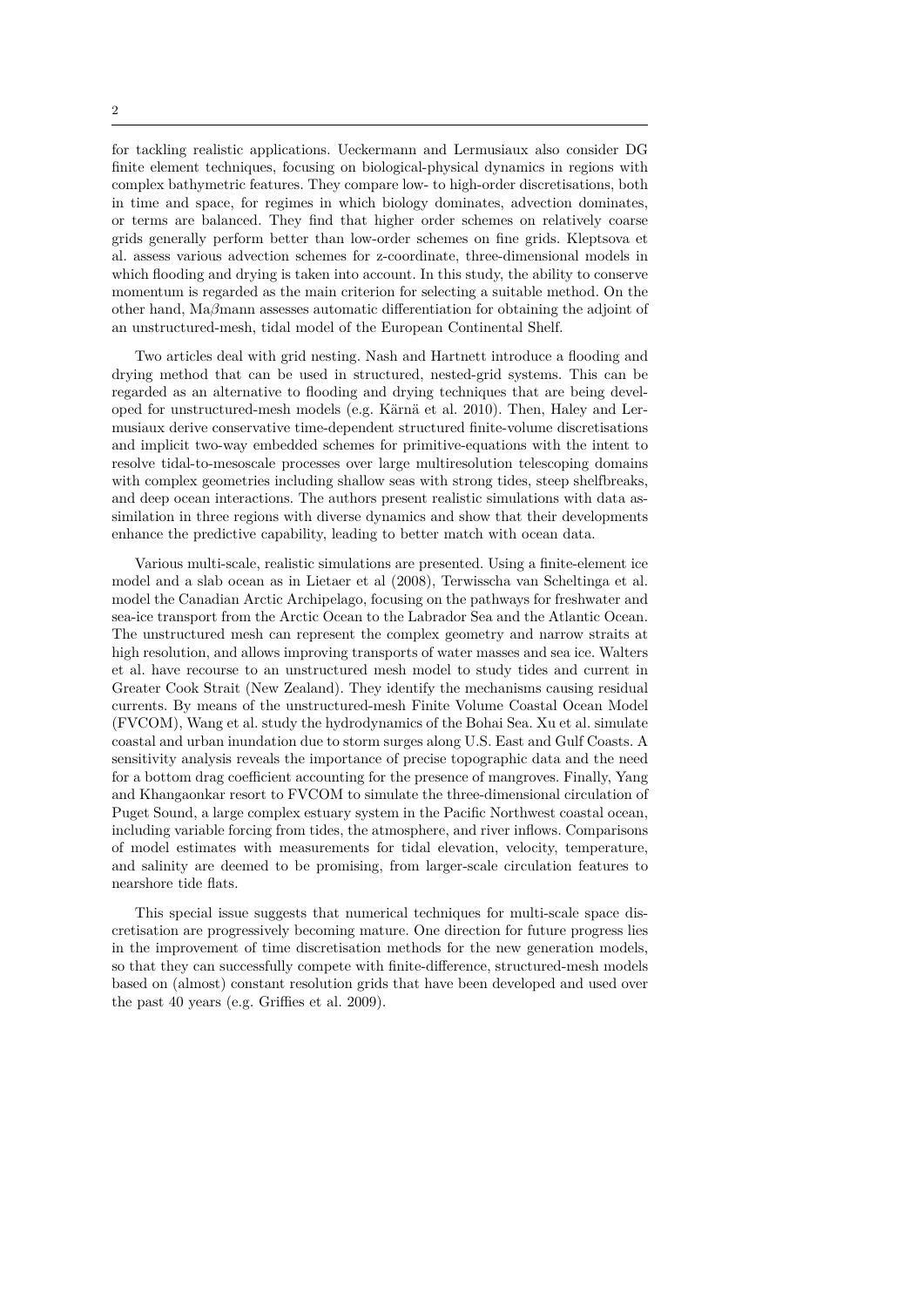**Acknowledgements** The guest-editors are indebted to the authors and anonymous reviewers for their contributions to this special issue. Eric Deleersnijder is a research associate with the Belgian Fund for Scientific Research (F.R.S.-FNRS). The contributions of Eric Deleersnijder and Vincent Legat to this special issue were achieved in the framework of the project *Taking up the challenges of multi-scale marine modelling*, which is funded by the Communauté Française de Belgique under contract ARC 10/15-028, and the Interuniversity Attraction Pole Timothy (www.climate.be/timothy). The latter is funded by BELSPO (www.belspo.be) under contract IAP6.13. Pierre Lermusiaux is very grateful to the Office of Naval Research for support under grants N00014-07-1-1061 and N00014-08-1-1097 to the Massachusetts Institute of Technology. Some of the articles of this special issue derive from presentations made at the 8th International Workshop on Unstructured Mesh Numerical Modelling of Coastal, Shelf and Ocean Flows (16- 18 September 2009, Louvain-la-Neuve, Belgium, <www.uclouvain.be/umm2009>), for which the F.R.S.-FNRS and the contract ARC 04/09-316 (Communauté Française de Belgique) provided financial support.

## **References**

- . Blaise S., R. Comblen, V. Legat, J.-F. Remacle, E. Deleersnijder and J. Lambrechts: A discontinuous finite element baroclinic marine model on unstructured prismatic meshes. Part I: space discretization, Ocean Dynamics (this issue)
- . Comblen R., S. Blaise, V. Legat, J.-F. Remacle, E. Deleersnijder and J. Lambrechts: A discontinuous finite element baroclinic marine model on unstructured prismatic meshes. Part II: implicit/explicit time discretization, Ocean Dynamics (this issue)
- . Danilov S.. On utility of triangular C-grid type discretization for numerical modeling of large-scale ocean, Ocean Dynamics (this issue)
- . Griffies S.M., A.J. Adcroft, H. Banks, C.W. Böning, E.P. Chassignet, G. Danabasoglu, S. Danilov, E. Deleersnijder, H. Drange, M.H. England, B. Fox-Kemper, R. Gerdes, A. Gnanadesikan, R.J. Greatbatch, R.W. Hallberg, E. Hanert, M.J. Harrison, S.A. Legg, C.M. Little, G. Madec, S. Marsland, M. Nikurashin, A. Pirani, H.L. Simmons, J. Schröter, B.L. Samuels, A.-M. Treguier, J.R. Toggweiler, H. Tsujino, G.K. Vallis and L. White, 2009, Problems and prospects in large-scale ocean circulation models, in: J. Hall, D.E. Harrison and D. Stammer (Eds.), Proceedings of the OceanObs'09 Conference: Sustained Ocean Observations and Information for Society (Venice, Italy, 21-25 September 2009), ESA Publication WPP-306
- . Haley P.J., Jr and P.F.J. Lermusiaux, Multiscale two-way embedding schemes for free-surface primitive-equations in the *Multidisciplinary Simulation, Estimation and Assimilation System*, Ocean Dynamics (this issue)
- . Kärnä T., B. de Brye, O. Gourgue, J. Lambrechts, R. Comblen, V. Legat and E. Deleersnijder, 2010, A fully implicit wetting-drying method for DG-FEM shallow water models, with an application to the Scheldt Estuary, Computer Methods in Applied Mechanics and Engineering (in press), doi: 10.1016/j.cma.2010.07.001
- . Kleptsova O., G.S. Stelling and J.D. Pietrzak, An accurate momentum advection scheme for a z-level coordinate model, Ocean Dynamics (this issue)
- . Lietaer O., T. Fichefet and V. Legat, 2008, The effects of resolving the Canadian Arctic Archipelago in a finite element sea ice model, Ocean Modelling, 24, 140-152
- . Ma*β*mann S., Sensitivities of an adjoint, unstructured mesh, tidal model on the European Continental Shelf, Ocean Dynamics (this issue)
- . Nash S. and M. Hartnett, Nested circulation modelling of inter-tidal zones: details of a nesting approach incorporating moving boundaries, Ocean Dynamics (this issue)
- . Terwisscha van Scheltinga A.D., P.G. Myers and J.D. Pietrzak. A finite element sea ice model of the Canadian Arctic Archipelago, Ocean Dynamics (this issue)
- . Ueckermann M.P. and P.F.J. Lermusiaux, High order schemes for 2D unsteady biogeochemical ocean models, Ocean Dynamics (this issue)
- . Walters R.A., P.A. Gillibrand, R.G. Bell and E.M. Lane, A study of tides and currents in Cook Strait, New Zealand, Ocean Dynamic (this issue)
- . Wang J., Y. Shen and Y. Guo, Seasonal circulation and influence factors of the Bohai Sea: a numerical study based on Lagrangian particle tracking method, Ocean Dynamics (this issue)
- . Xu H., K. Zhang, J. Shen and Y. Li, Storm surge simulation along the U.S. East and Gulf Coasts using a multi-scale numerical model approach, Ocean Dynamics (this issue)